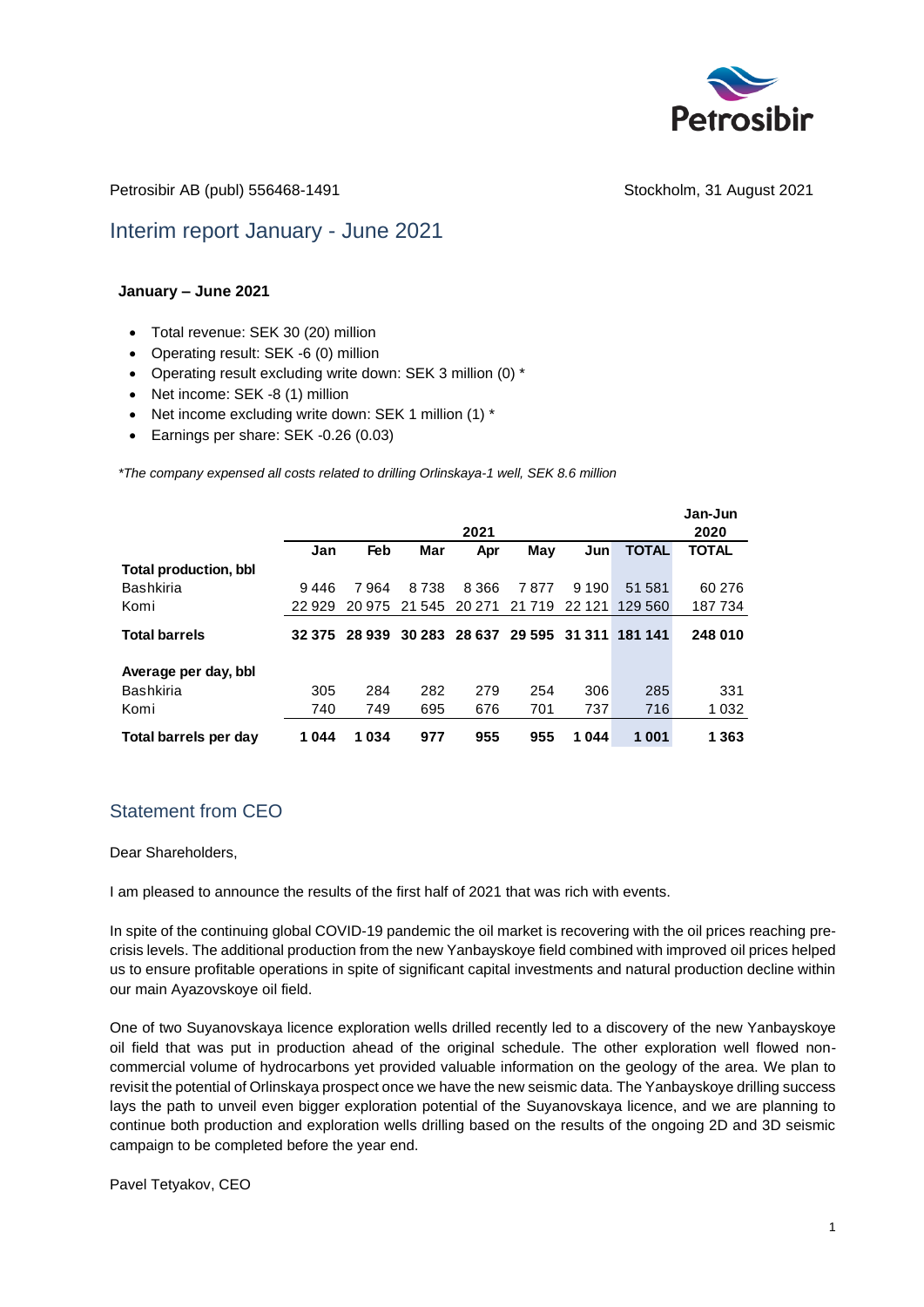

### Financial information January – June 2021

The consolidated financial information in this interim report has been prepared in accordance with IAS 34 and in accordance with the same accounting principles, IFRS, that were applied for the financial year 2020 and as they are described in the annual report for 2020. Certain reclassifications have been made in the comparative income statement and balance sheet for consistence to the annual report 2020.

#### **Consolidated information**

Petrosibir has maintained its COVID-19 security measures and restrictions to secure the wellbeing of personnel and to minimize disruptions on operations.

Revenue for the period January - June 2021 amounted to SEK 30,356 (19,798) thousand and the Company's operating costs amounted to -35,893 (-19,649) thousand. Excluding the expensed costs for Orlinskaya-1 well in the amount of SEK -8,620 the operating result was 3,083 (0.149) thousand. The average Brent oil price January - June was USD 65 per barrel compared to USD 43 in the same period in 2020. Higher oil prices led to both higher revenue and Mineral Extraction Tax (MET) (included in operating expenses). Excluding this production tax the operating costs both in Russia and Sweden remained stable with a slight increase up to SEK -12,967 thousand compared to SEK -12,156 thousand in the same period in 2020.

In the period Petrosibir, together with its partner, completed the drilling of the second exploration well within the Suyanovskaya licence – Orlinskaya-1. As announced earlier signs of oil were identified in two of four prospective horizons. Unfortunately, only a film of oil was obtained during an open hole in one of the two intervals, and it was decided to abandon the well at least until the new 3D seismic results. The drilling costs, which amounted to SEK -8,620, were expensed in the income statement for the period.

During the period Petrosibir continued its oil trading activities. The gross revenue from the oil trading amounted to SEK 44,094 (21,885) thousand with the net result of SEK 4,863 (3,940) thousand reported in revenue. Petrosibir traded a total of 109,300 (75,200) barrels of oil.

The Company's consolidated cash position on June 30, 2021 amounted to SEK 32,320 thousand compared to SEK 27,721 thousand on December 31, 2020. During the period the company invested SEK 8.6 million in the drilling of the second exploration well in the Suyanovskoye licence.

Shareholders' equity per share at June 30, 2021 was SEK 6.91.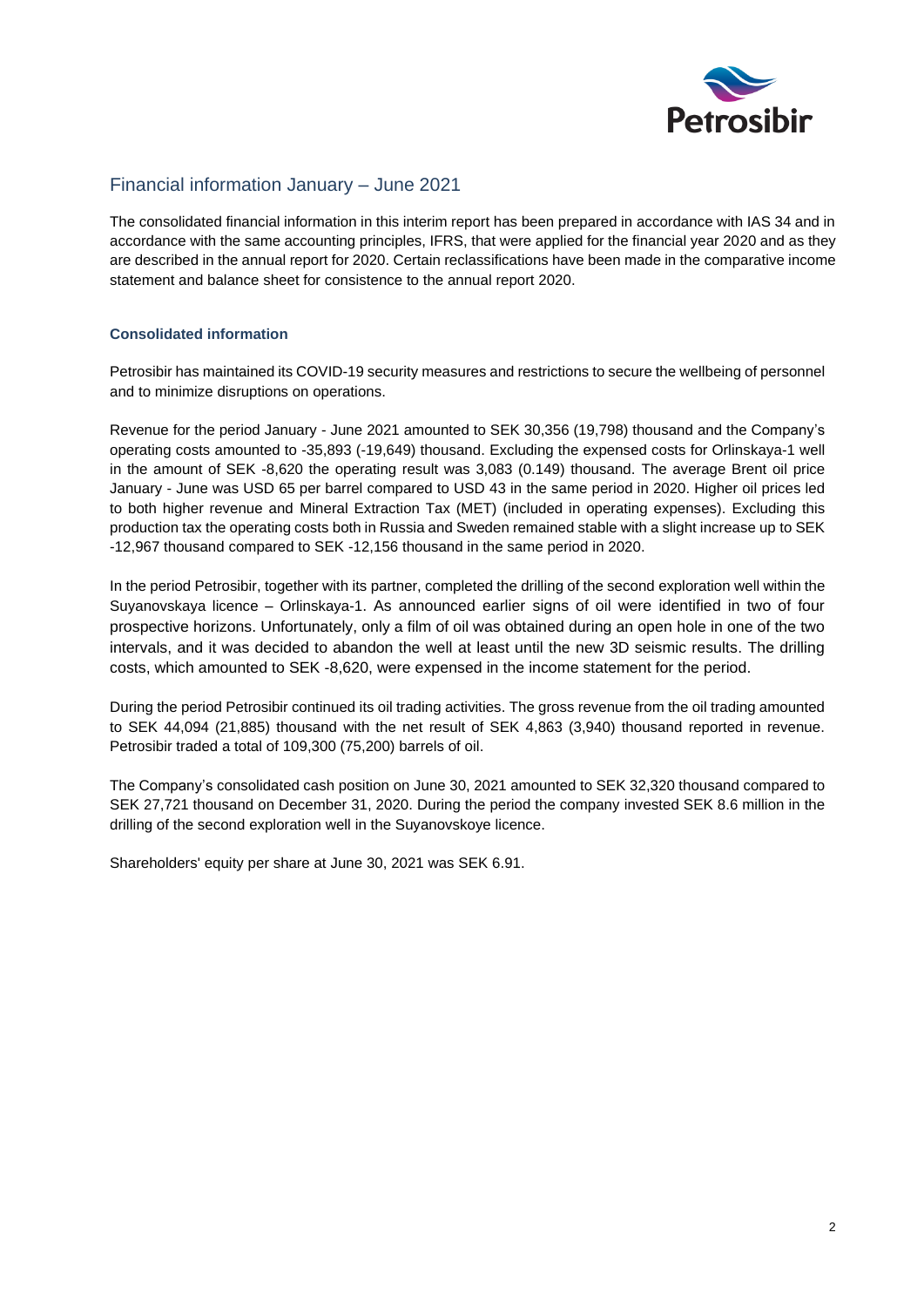

## *Bashkiria*

#### **January - June 2021**

Revenue in the period amounted to SEK 30,356 (19,797) thousand. The operating costs amounted to SEK – 24,682 (-16,069) thousand, leading to an operating result of SEK 5,674 (3,728) thousand. The operating margin amounted to 19% (19%). The numbers above, and in the table below, do not include the expensed costs of the Orlinskaya-1 well.

During the period the average Brent price of oil was USD 65 per barrel compared to USD 43 per barrel in the same period 2020. Higher oil price in spite of lower volumes led to higher revenue in the period compared to the prior year. A total of 51,581 (60,276) barrels of oil was produced in Bashkiria within the January – June 2021 period, with 51,170 (60,554) barrels of oil sold.

The oil trading activities to utilise all of the Transneft pipeline quota have grown during the period. Over the first six months of 2021 the oil trading resulted in gross revenue of SEK 44,094 (21,885) thousand with the net margin of SEK 4,863 (3,940) thousand.

Below are the income statements for the operations in Bashkiria for the period January – June 2021 and 2020, amounts in SEK thousand.

| <b>Bashkirian operations</b>  | Jan-Jun   |         |  |
|-------------------------------|-----------|---------|--|
|                               | 2021      | 2020    |  |
| Revenue own production        | 25 4 93   | 15 857  |  |
| Revenue oil trading, net      | 4 8 6 3   | 3 9 4 0 |  |
| Raw materials and consumables | $-14306$  | $-7493$ |  |
| Other operating expenses      | $-10.376$ | $-8576$ |  |
| <b>Operating profit</b>       | 5 6 7 4   | 3728    |  |
| <b>Operating margin</b>       | 19%       | 19%     |  |

In the first half of 2021 the Company benefited from the increased oil prices and larger scale of oil trading. Together with tight cost control this compensated for the effects of the natural production decline on Ayazovskoye field which considerably accelerated since May 2021. The Company continues its efforts to optimise production whilst developing a robust plan to drill more production wells in Ayazovskoye field based on the results of the ongoing 3D seismic survey.

Following the successful three-month trial production period, the new Yanbayskoye field was successfully launched in the beginning of June – several weeks ahead of the schedule thanks to the efforts of our local management. The production first started solely from Kyn-Pashiysky horizon and in July was increased with oil from the upper Bobrikovsky horizon upon the successful implementation of the joint production system of ESP and surface rod-pump - the dual production is the first in the Company's history. The current daily flow rate of Yanbayskoye oil field is stable at the level of 160 bopd. Management is evaluating options to enhance production before the end of 2021.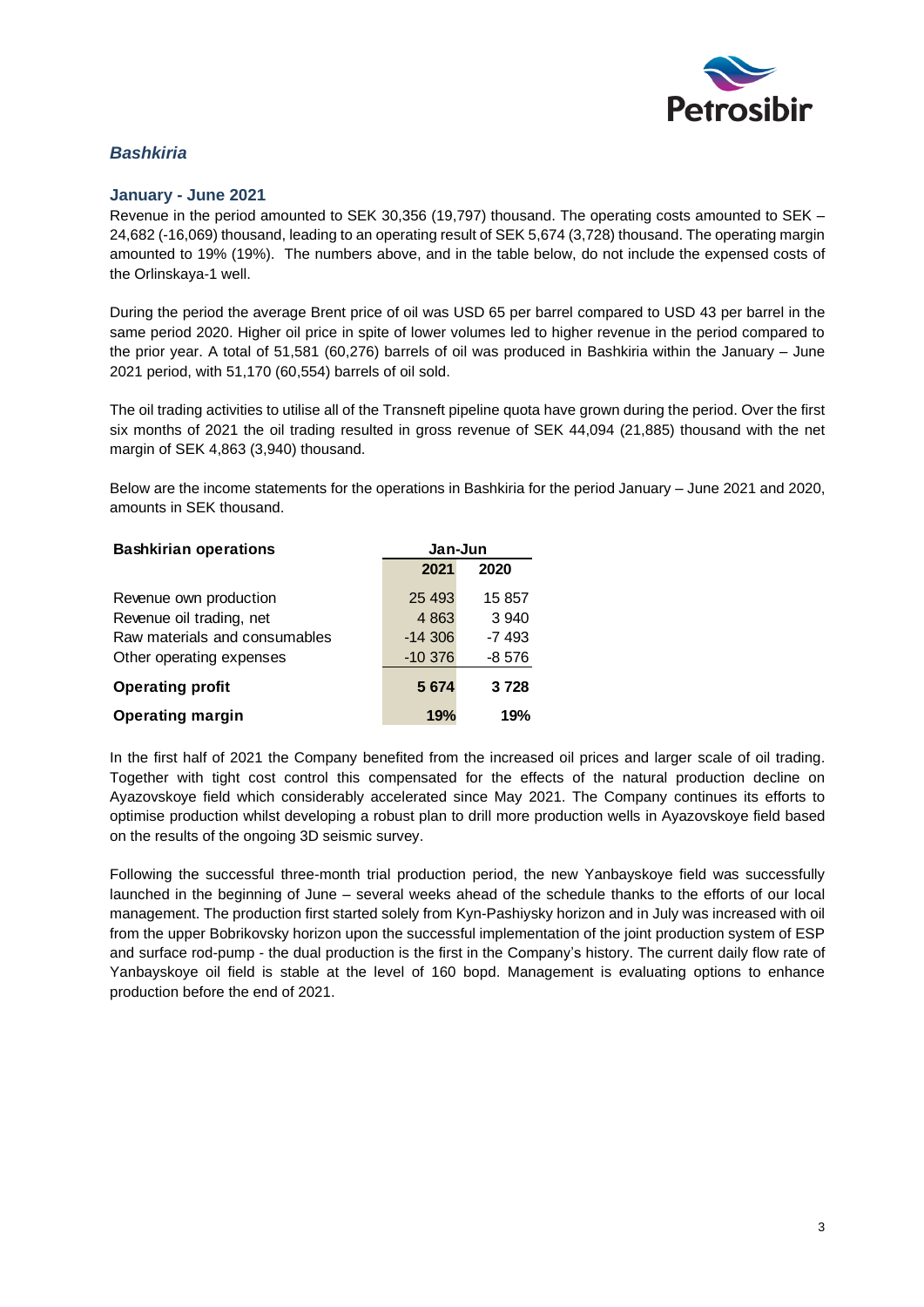

## *Komi*

Petrosibir owns 49% of the operations in the republic of Komi, a Russian region. Petrosibir's wholly owned subsidiary Sonoyta Ltd owns 49% of Ripiano Holdings Ltd which in turn owns 100% of Dinyu LLC and CNPSEI LLC.

The information flow from Ripiano continues to be limited, including both operational and financial information.

#### **January - June 2021**

In the first half of 2021 the company focused on stabilising production of the recently drilled and fracced wells in Sosnovskoye field. The combination of oil production optimisation and water injection activities helped to slow down the decline of Sosnovskoye and Yuzhno-Tebukskoye fields, and these efforts will continue in the second half of the year. The next stage of the drilling campaign in Sosnovskoye field is planned for 2024.

Following a sharp decline in the oil price the Dinyu-Savinoborskoye field was shut down in April 2020. A recent review of the potential to relaunch the field demonstrated poor economics due to a very small anticipated production that is not compensated by higher oil prices. The company is now evaluating the exploration potential of the Ivanshorsky licence block surrounding the Dinyu-Savinoborskoye field. So far, two new potential well locations have been identified within the exploration licence area.

## Significant events occurring after the reporting period

There have been no significant events after the reporting period.

### Risk factors and uncertainties

A detailed account of the risks facing the company can be found in the 2020 annual report. During the period, there has been no major change in material risk factors or uncertainties for the group or the parent company. Risks include exploration risk, oil price risk, exchange rate risk, liquidity risk, credit risk, interest rate risk and political risk, among others.

This information was released for publication on 31 August 2021 at 12:00 CET.

This report has not been reviewed by the Company's auditors.

For more information, please contact:

Pavel Tetyakov, CEO, +46 8 407 1850 Gunnar Danielsson, deputy CEO and CFO, +46 70 738 0585 www.petrosibir.com

Petrosibir AB Swedish corporate identity number: 556468-1491 P.O. Box 5216 SE-102 45 Stockholm Nybrogatan Business Center Nybrogatan 34, 1<sup>st</sup> floor **Stockholm** Tel: +46 8 407 18 50 [www.petrosibir.com](http://www.sheltonpetroleum.com/)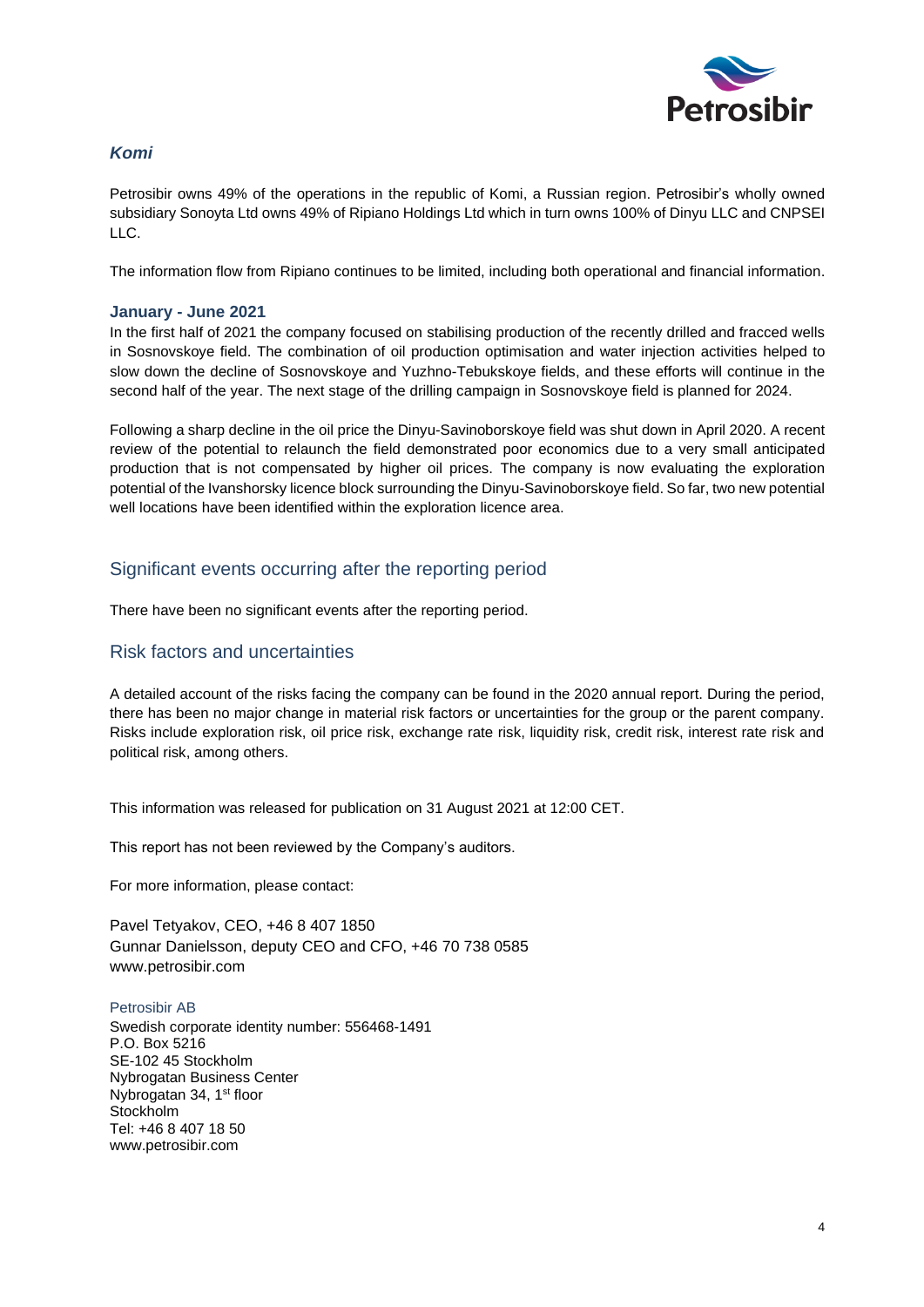

## About Petrosibir

Petrosibir is a Swedish company focused on exploring and developing concessions in Russia. Petrosibir's Ukrainian operations have been distributed to its shareholders. The company holds licences in the Russian republics of Bashkiria and Komi. Petrosibir's 2P oil and gas reserves amount to 35 million barrels of oil equivalent. Petrosibir shares are traded on the OTC-list at beQuoted under the symbol PSIB-B.

### Petrosibir's exploration and production portfolio

| <b>Production onshore</b>      |                |          |                 |    |                     |
|--------------------------------|----------------|----------|-----------------|----|---------------------|
|                                | <b>Product</b> |          | <b>Reserves</b> |    | Working<br>interest |
| Licence                        |                | 1P       | 2Р              | 3Р |                     |
| Rustamovskove /<br>Ayazovskove | Oil            | 7        | 23              | 41 | 100%                |
| Rustamovskove /<br>Ayazovskove | Gas            | 1        | 4               | 7  | 100%                |
| Dinyu-<br>Savinoborskoye       | Oil            | 1        | 3               | 3  | 49%                 |
| Sosnovskove                    | Oil            | 1        | 6               | 6  | 49%                 |
| Yuzhno-<br>Tebukskoye*         | Oil            | $\Omega$ | $\Omega$        | 0  | 49%                 |
| Total                          |                | 10       | 35              | 57 |                     |

| <b>Exploration onshore</b> |                |                                                       |    |    |                     |  |
|----------------------------|----------------|-------------------------------------------------------|----|----|---------------------|--|
|                            | <b>Product</b> | <b>Contingent and risked</b><br>prospective resources |    |    | Working<br>interest |  |
| Licence                    |                |                                                       | м  | н  |                     |  |
| Aysky**                    | Oil            |                                                       | 13 | 20 | 100%                |  |
| Suyanovskoye**             | Oil            | 47                                                    | 47 | 47 | 51%                 |  |
| Total                      |                | 52                                                    | 64 | 73 |                     |  |

*\* - Petrosibir's share of the oil reserves 2P and 3P on the Yuzhno-Tebukskoye oil field is 0.4 million barrels of oil. Due to roundings it states "0" in the row for Yuzhno-Tebukskoye*

*\*\* - The international reserve estimates for Aysky and Yanbayskaya (within Suyanovskoye) has not yet been done The amounts may not add up due to roundings*

## Note on the reserves and resources calculation

Amounts are reported in millions of barrels of oil equivalent. Reserves and resources refer to the amounts of oil and gas attributable to Petrosibir's share in the fields where the company conducts joint operations via joint ventures and joint investment agreements. Calculations in the assessments have been made in accordance with SPE PRMS with the exception of Suyanovskoye resources, which are of category D according to Russian standards. AGR TRACS has made the assessment for Rustamovskoye and Aysky (2014). GeoSeis Group has made the assessment for Suyanovskoye (2014). Enkonko GeoStream Service Group, part of Key Energy Services, made assessment of the Dinyu-Savinoborskoye, Sosnovskoye and Yuzhno-Tebukskoye licences (2014).

Resources have a lower probability of extraction than reserves.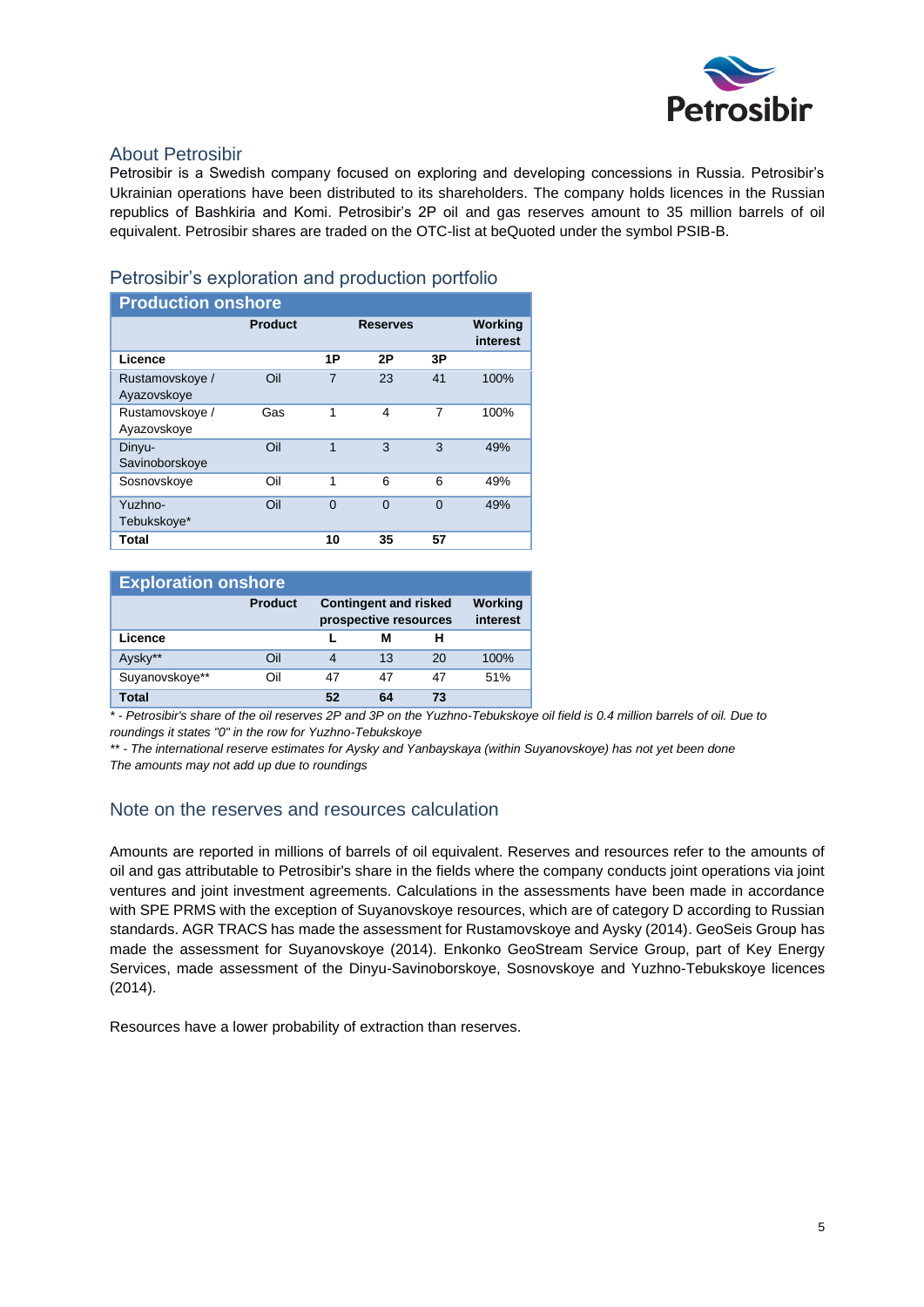

### **CONDENSED CONSOLIDATED STATEMENT OF COMPREHENSIVE INCOME**

| <b>SEK thousand</b>                              | Jan-Jun<br>2021 | Jan-Jun<br>2020 | Jan-Dec<br>2020 |
|--------------------------------------------------|-----------------|-----------------|-----------------|
|                                                  |                 |                 |                 |
| <b>Total revenue</b>                             | 30 356          | 19 798          | 39 284          |
| Raw material and consumables                     | $-14306$        | $-7493$         | -14 833         |
| Personnel costs                                  | $-3860$         | $-3923$         | $-8653$         |
| Other external expenses                          | $-8072$         | $-6421$         | $-13918$        |
| Depreciation                                     | $-1035$         | $-1812$         | $-2523$         |
| Writedown and disposals                          | $-8620$         | 0               | 0               |
| <b>Operating expenses</b>                        | $-35893$        | $-19649$        | -39 927         |
| <b>Operating result</b>                          | $-5537$         | 149             | $-643$          |
| Financial income                                 | 294             | 740             | 1 1 1 3         |
| <b>Financial costs</b>                           | $-673$          | $-307$          | -245            |
| <b>Total financial items</b>                     | $-379$          | 433             | 868             |
| <b>Result before tax</b>                         | $-5916$         | 582             | 225             |
| Income tax                                       | $-1906$         | 355             | $-167$          |
| <b>Result for the period</b>                     | $-7822$         | 937             | 58              |
| Other comprehensive income                       |                 |                 |                 |
| Revaluation of investment in equity instruments  | O               | $-31017$        | -55 485         |
| <b>Translation differences</b>                   | 6 6 4 7         | -19 748         | -43 756         |
| Total items which may be re-classified           |                 |                 |                 |
| to result for the period                         | 6 6 4 7         | -50 765         | -99 241         |
| Total other comprehensive income                 | $-1175$         | -49 828         | -99 183         |
| Earnings per share                               | $-0,26$         | 0,03            | 0,00            |
| Average number of shares                         | 29 773 862      | 29 773 862      | 29 773 862      |
| Result for the period attributable to            |                 |                 |                 |
| shareholders of the parent company               | $-2608$         | 937             | 99              |
| non-controlling interests                        | $-5214$         | 0               | -41             |
|                                                  | $-7822$         | 937             | 58              |
| Total other comprehensive income attributable to |                 |                 |                 |
| shareholders of the parent company               | 4 0 3 9         | -49 828         | $-99142$        |
| non-controlling interests                        | $-5214$         | 0               | -41             |
|                                                  | $-1175$         | -49 828         | -99 183         |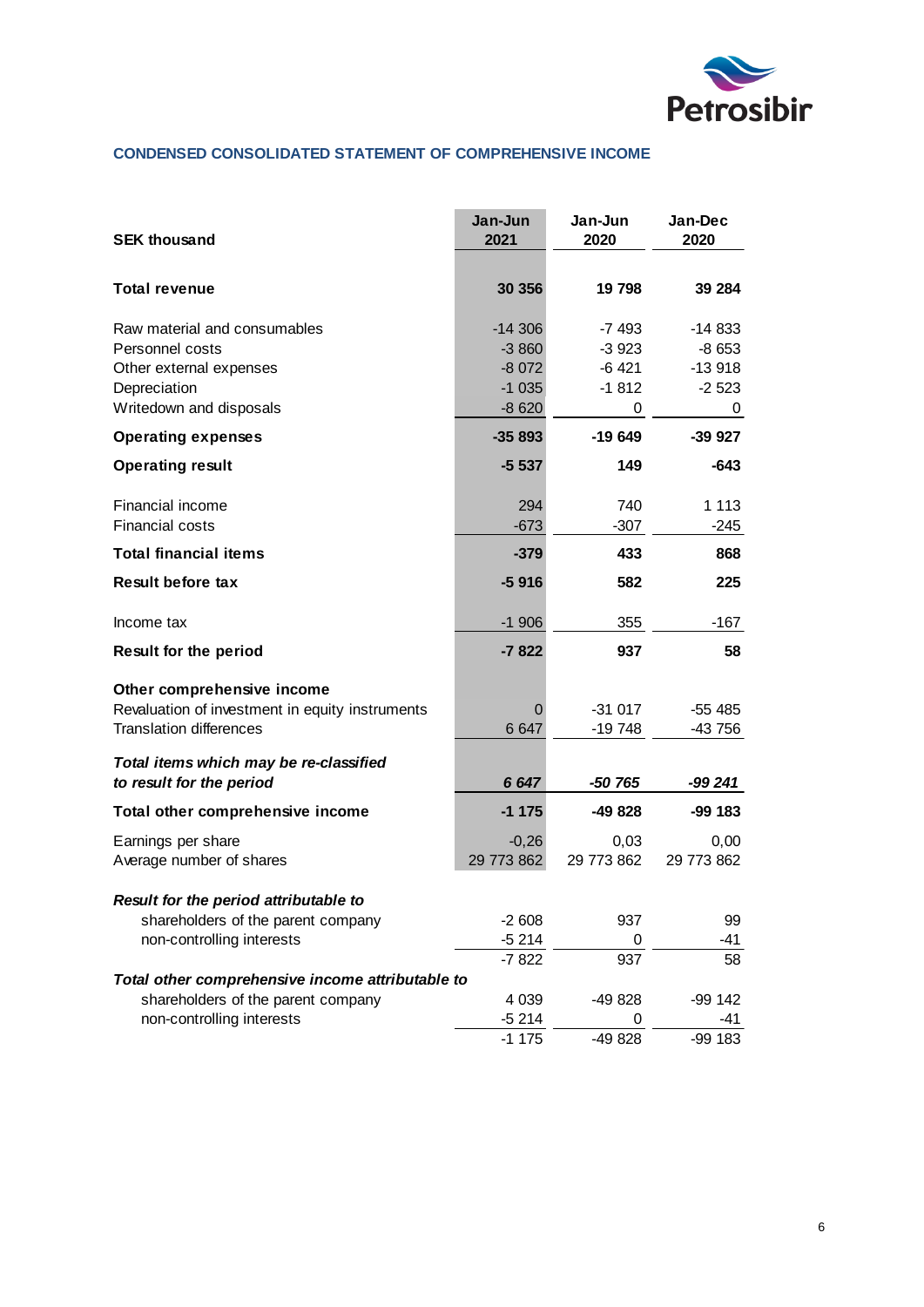

### **CONDENSED CONSOLIDATED STATEMENT OF FINANCIAL POSITION**

| <b>SEK thousand</b>                                                                                                | <b>Jun 30</b><br>2021                  | Jun 30<br>2020                         | <b>Dec 31</b><br>2020               |
|--------------------------------------------------------------------------------------------------------------------|----------------------------------------|----------------------------------------|-------------------------------------|
| <b>ASSETS</b>                                                                                                      |                                        |                                        |                                     |
| <b>Non-current assets</b>                                                                                          |                                        |                                        |                                     |
| Exploration and evaluation assets<br>Oil and gas assets<br>Other fixed assets<br>Investments in equity instruments | 31 399<br>110 916<br>1 4 7 1<br>73 698 | 44 859<br>105 203<br>2 2 8 7<br>98 165 | 47 342<br>88 532<br>1 697<br>73 698 |
| <b>Total non-current assets</b>                                                                                    | 217 484                                | 250 514                                | 211 269                             |
| <b>Current assets</b>                                                                                              |                                        |                                        |                                     |
| Inventory<br>Other short-term receivables<br>Cash and cash equivalents                                             | 817<br>2 700<br>32 320                 | 408<br>916<br>28 217                   | 373<br>2586<br>27 721               |
| <b>Total current assets</b>                                                                                        | 35 837                                 | 29 541                                 | 30 680                              |
| <b>Total ASSETS</b>                                                                                                | 253 321                                | 280 055                                | 241 949                             |
| <b>EQUITY AND LIABILITIES</b>                                                                                      |                                        |                                        |                                     |
| <b>Equity</b>                                                                                                      | 205 848                                | 256 378                                | 207 023                             |
| <b>Non-current liabilities</b>                                                                                     |                                        |                                        |                                     |
| Deferred income tax liabilities<br>Other provisions                                                                | 14 794<br>1 605                        | 14 155<br>2 1 6 9                      | 12 632<br>1 464                     |
| <b>Total non-current liabilities</b>                                                                               | 16 399                                 | 16 324                                 | 14 096                              |
| <b>Current liabilities</b>                                                                                         |                                        |                                        |                                     |
| <b>Current Ioans</b><br>Accounts payable<br>Other current liabilities                                              | 22 295<br>694<br>8 0 8 5               | 2 0 2 8<br>725<br>4 600                | 12 669<br>1 1 9 8<br>6963           |
| <b>Total current liabilities</b>                                                                                   | 31 074                                 | 7 3 5 3                                | 20 830                              |
| <b>Total EQUITY AND LIABILITIES</b>                                                                                | 253 321                                | 280 055                                | 241 949                             |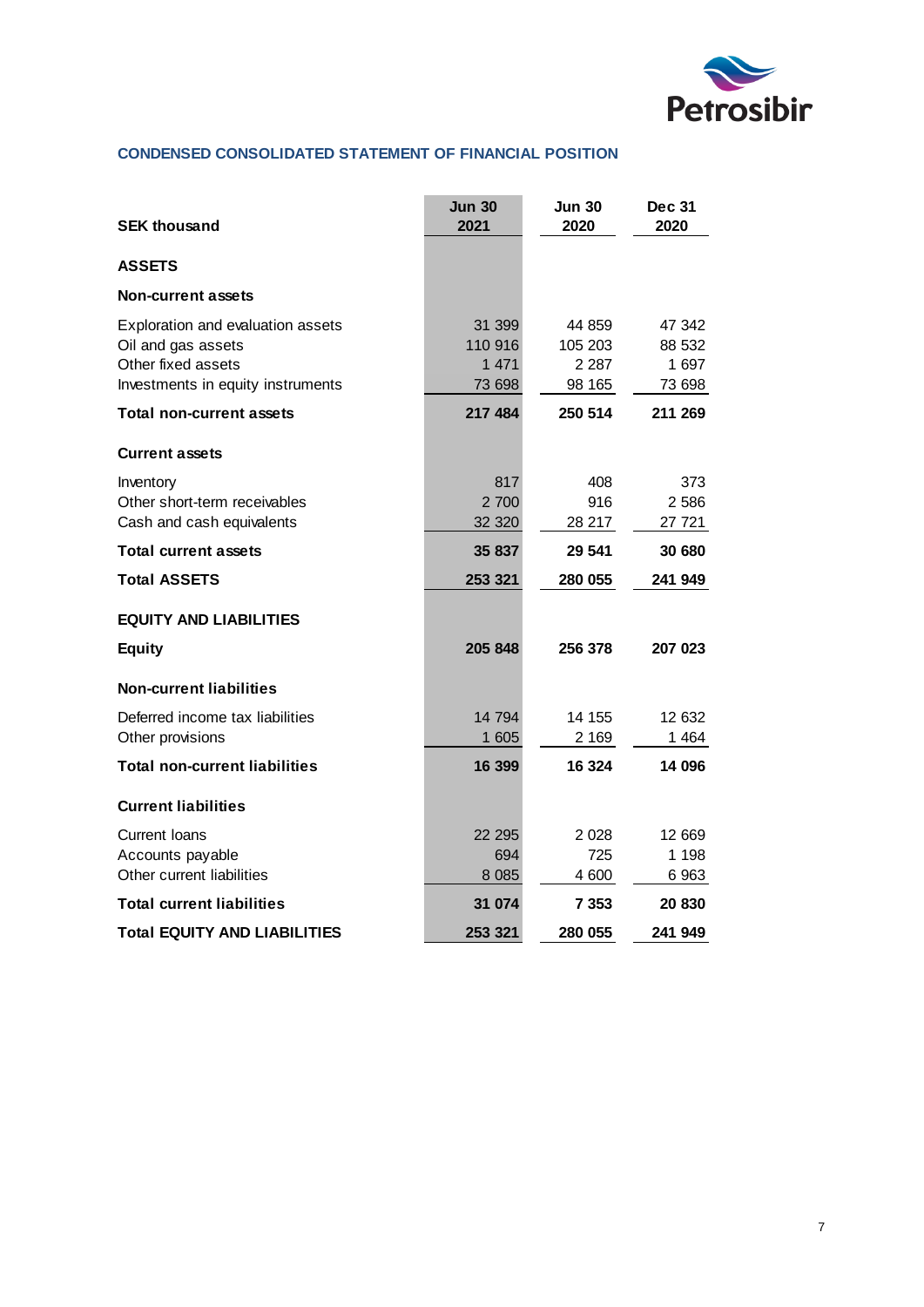

### **CONDENSED CONSOLIDATED STATEMENT OF CASH FLOW**

|                                                      | Jan-Jun<br>2021 | Jan-Jun<br>2020 | Jan-Dec<br>2020 |
|------------------------------------------------------|-----------------|-----------------|-----------------|
|                                                      |                 |                 |                 |
| Cash flow from operating activities                  |                 |                 |                 |
| Before change in working capital                     | $-4735$         | 2 104           | 2 444           |
| Change in working capital                            | 857             | $-1163$         | -697            |
| Cash flow from operating activities                  | $-3878$         | 941             | 1 747           |
| Investment in oil and gas assets                     |                 | -857            | $-12492$        |
| Sale of fixed assets                                 | 394             | 0               | 0               |
| Cash flow from investing activities                  | 394             | $-857$          | -12 492         |
| Cash flow from financing activities                  | 6 3 3 0         | 0               | 14 605          |
| Cash flow for the period                             | 2846            | 84              | 3860            |
| Cash and cash equivalents at beginning of the period | 27 721          | 31 317          | 31 317          |
| Cash flow for the period                             | 2846            | 84              | 3860            |
| Exchange differences in cash and cash equivalents    | 1 753           | -3 184          | -7 456          |
| Cash and cash equivalents at end of the period       | 32 3 20         | 28 217          | 27 721          |

### **CONDENSED CONSOLIDATED STATEMENT OF CHANGES IN EQUITY**

| <b>SEK thousand</b>                       | 2021    | 2020    |
|-------------------------------------------|---------|---------|
| <b>Opening balance January 1</b>          | 207 023 | 306 206 |
| Total comprehensive income for the period | $-1175$ | -49 828 |
| <b>Closing balance June 30</b>            | 205 848 | 256 378 |